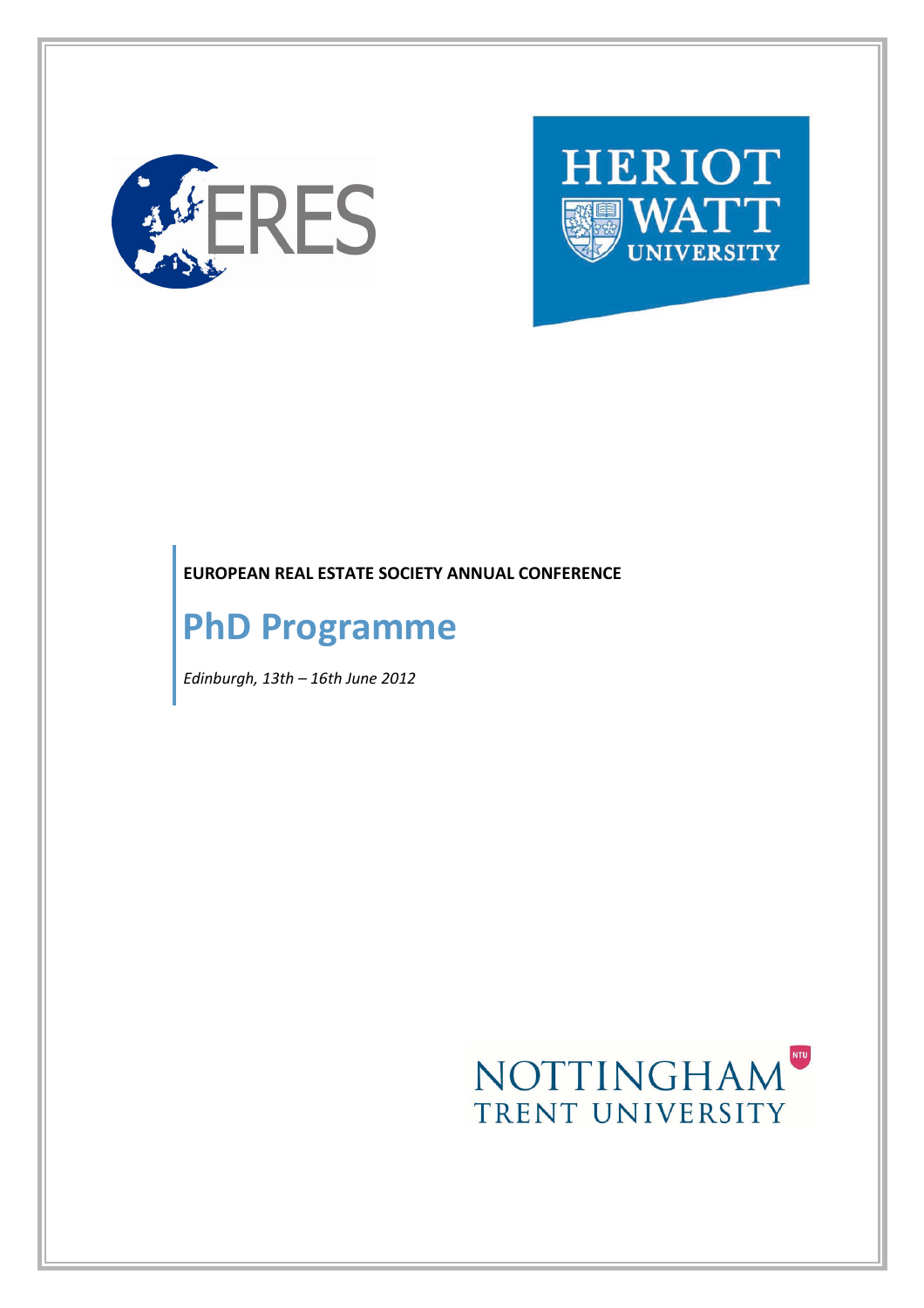#### **Wednesday 13th June:**

| <b>PhD Session</b>                        | <b>William Arrol Building, Heriot Watt University,</b><br><b>Riccarton</b><br><b>Campus, Edinburgh</b> |  |
|-------------------------------------------|--------------------------------------------------------------------------------------------------------|--|
| $12:00 \text{pm} - 1:30 \text{pm}$        | Registration with Lunch                                                                                |  |
| $1:30$ pm – $3:00$ pm                     | PhD Session 1                                                                                          |  |
| $3.00pm - 3:30pm$                         | Coffee break                                                                                           |  |
| $3:30$ pm – 5:00pm                        | <b>PhD Session 2</b>                                                                                   |  |
| $5:00 \text{pm} - 6:00 \text{pm}$         | <b>ERES PhD Student Committee Meeting</b>                                                              |  |
| <b>Welcome Reception and Registration</b> |                                                                                                        |  |
| 7:00pm for 7:30pm                         | <b>Dynamic Earth, Edinburgh</b>                                                                        |  |

| <b>Thursday 14th June</b> | <b>PhD Master Class</b>                        |
|---------------------------|------------------------------------------------|
| $1:30$ pm – 3:00pm        | <b>INVESTMENT &amp; FINANCE</b>                |
| Room M3                   | Dr Ed Trevillion, Head of Real Estate Research |
|                           | Scottish Widows Investment Partnership         |

| Friday 15th June    | <b>PhD Master Class</b> |
|---------------------|-------------------------|
| $1:30$ pm – 3:00pm  | <b>ECONOMETRICS</b>     |
| Room M <sub>2</sub> | Marc Francke            |
|                     | University of Amsterdam |

| <b>Saturday 16th June</b> | <b>PhD Master Class</b>                                                                                            |
|---------------------------|--------------------------------------------------------------------------------------------------------------------|
| $11:00am - 12:30pm$       | <b>ACADEMIC PUBLICATION</b>                                                                                        |
| Room G3                   | Stanley McGreal, University of Ulster & Editor of<br>ERES Journal, the Journal of European Real Estate<br>Research |
|                           | Stephanie Hull, Emerald                                                                                            |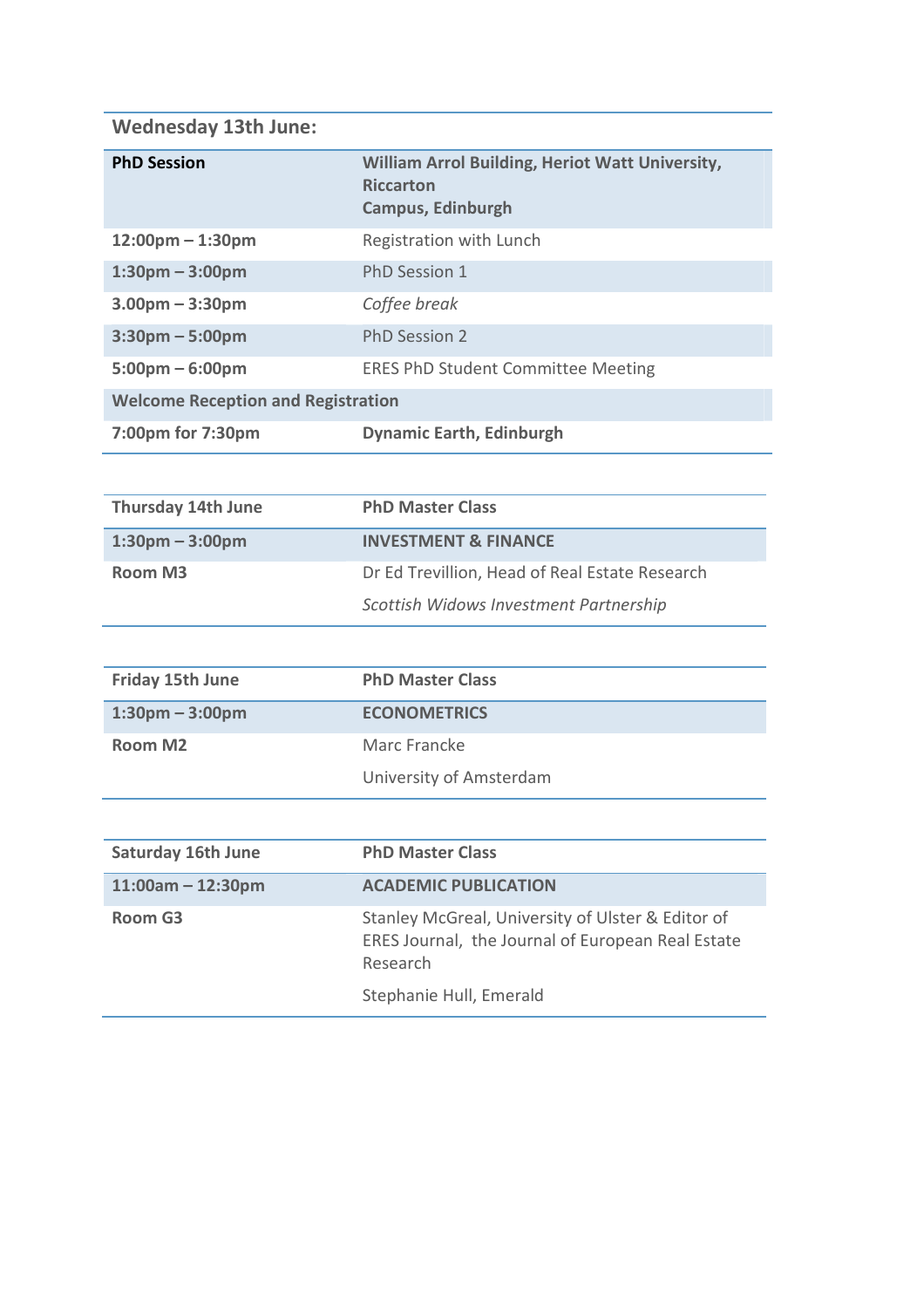| SESSION 1A: Wednesday 13th June, 1330-1500                     | Chair - Yener Coskun, Ankara University, Turkey<br>Discussant - Peter Byrne, University of Reading, England                   |                                                                                                                       |  |  |
|----------------------------------------------------------------|-------------------------------------------------------------------------------------------------------------------------------|-----------------------------------------------------------------------------------------------------------------------|--|--|
| Charles-Olivier Amedee-Manesme and Fabrice<br>44<br>Barthelemy | University of Cergy-Pontoise                                                                                                  | Cornish-Fisher expansion for real estate value at risk                                                                |  |  |
| 186 Marisa Gigante                                             | Universita LUM                                                                                                                | The incidence of real estate portfolio composition choices on funds performance:<br>Evidence from the Italian market  |  |  |
| 205 Radheshyam Gopinath                                        | National University of Singapore                                                                                              | Understanding the determinants of firm growth in young REITs                                                          |  |  |
| SESSION 1B: Wednesday 13th June, 1330-1500                     | Chair - Bugra Esen, Ankara University, Turkey<br>Discussant - Glen Bramley, Heriot-Watt University, Edinburgh                 |                                                                                                                       |  |  |
| 384 Hui Fang Cong                                              | Heriot-Watt University                                                                                                        | Urban villages' Redevelopments in Weihai China: Physical and Social Changes                                           |  |  |
| 261 Oliver Wolfgang Lerbs                                      | University of Munster                                                                                                         | House prices, housing development costs, and the supply of new single-family housing<br>in German counties and cities |  |  |
| 148 Alberto Calzada, Jun Liu, Hui Wang, and Anil Kashyap       | University of Ulster                                                                                                          | An empirical comparative study for urban regeneration: measuring the effectiveness<br>of DSS and GIS approaches       |  |  |
| SESSION 1C: Wednesday 13th June, 1330-1500                     | Chair - Nicola Livingstone, Heriot-Watt University, Edinburgh<br>Discussant - Greg Costello, Curtin University, Australia     |                                                                                                                       |  |  |
|                                                                |                                                                                                                               |                                                                                                                       |  |  |
| 151 Stanimira Milcheva                                         | IREBS, University of Regensburg                                                                                               | International Transmission of Regulatory Capital Shocks                                                               |  |  |
| 234 Ramiro J. Rodríguez                                        | Universidad Complutense de Madrid                                                                                             | Rent dynamics in the Madrid office market: An approach from cointegration and long<br>run equilibrium                 |  |  |
| 124 Jianfu Shen and Frederik Pretorius                         | University of Hong Kong                                                                                                       | Empirical testing of the flexibility value in land auction prices                                                     |  |  |
| SESSION 2A: Wednesday 13th June, 1530-1700                     | Chair - Nicola Livingstone, Heriot-Watt University, Edinburgh<br>Discussant - Ya Ping Wang, Heriot-Watt University, Edinburgh |                                                                                                                       |  |  |
| 118 Manish Gupta                                               | University of Zurich                                                                                                          | Debt Overhang and the Hedging Incentives of Housing Demand - Evidence from the US                                     |  |  |
| 97 Anthony Owusu-Ansah                                         | University of Aberdeen                                                                                                        | Modelling the supply of new residential construction for local housing markets: The<br>case of Aberdeen, UK.          |  |  |
| 372 Philippe Bélanger                                          | Federal Polytechnic of Lausanne                                                                                               | Assessment of fixed rate mortgage implied insurance cost: Method and ex-post Swiss<br>market analysis                 |  |  |
| SESSION 2B: Wednesday 13th June, 1530-1700                     | Chair - Mike Waters, Heriot-Watt University, Dubai                                                                            |                                                                                                                       |  |  |
|                                                                |                                                                                                                               | Discussant - Chris Leishman, Heriot-Watt University                                                                   |  |  |
| 14 Peter James Glynn and Roslyn Taplin                         | Bond University, and University of<br><b>New South Wales</b>                                                                  | Impacts of Climate Change Policy on the European Construction Industry and the<br>Workplace                           |  |  |
| 108 Michael Dinkel                                             | University of Kaiserslautern                                                                                                  | Human behaviour - an underappreciated factor in real estate transaction analyses                                      |  |  |
| 120 Malgorzata G. Sliczna                                      | <b>Wroclaw University of Economics</b>                                                                                        | Are "green factors" able to drive the real estate value up?                                                           |  |  |